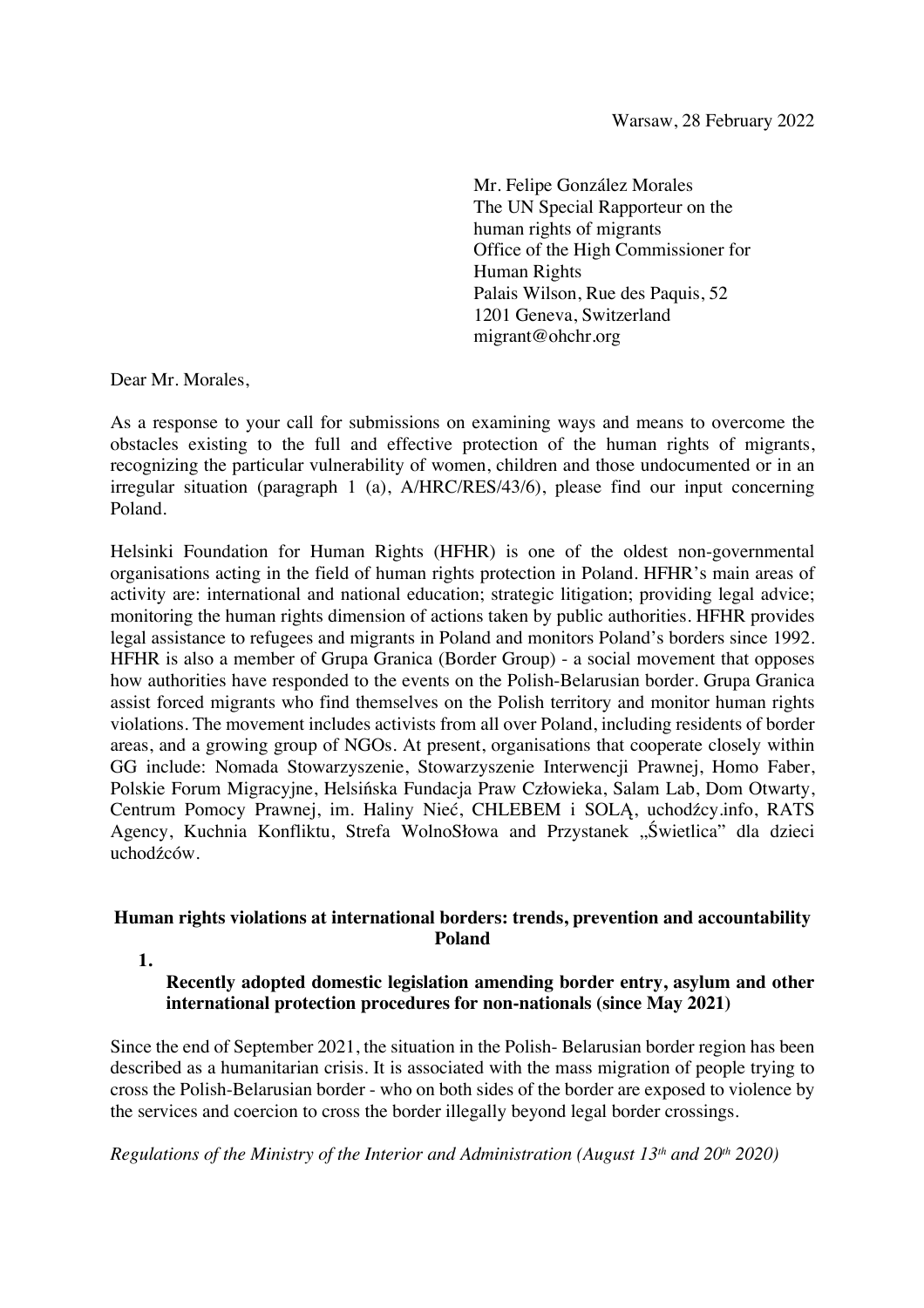In August 2021, two amendments of national law have entered into force, affecting the situation at the border. Firstly, the Regulation of 13 August 20211, allowed to place twice as many migrants in guarded centers than before. Secondly, the Regulation of 20 August 20212, introduced provisions according to which persons unauthorized to enter Poland are instructed about the obligation to immediately leave the territory of Poland and are returned to the state border line. The Regulation does not provide exceptions for persons seeking international protection which, according to Polish Ombudsman, contradicts the Geneva Convention on the Status of Refugees and the Constitution of the Republic of Poland<sup>3</sup>.

#### *Amendment of the Act on Foreigners and other acts*

Furthermore, on 23 August 2021, a government draft act amending the provisions of the migration law was submitted. Even though the amendments were criticised by civil society organizations<sup>4</sup>, ODIHR<sup>5</sup> and UNHCR<sup>6</sup> as violating non-refoulement principle, the changes were introduced by the act of October 14, 20217. It provides for a simplified procedure of returning migrants who have crossed the border of Poland in an unauthorized manner. According to the draft law the foreigner may be returned from Poland even if he/she make application for international protection and without assessing the risk of human rights violation. Appeal against the removal order shall not have suspensive effect. The proposed provision also allows for leaving their applications for international protection without examination.

Apart from the above mentioned changes, the amendment introduced another important change. Under new provisions the application for international protection may be not examined when it was made by the foreigner apprehended immediately after unauthorised crossing of the EU's external border, unless:

- the foreign national arrived directly from a territory in which they were in danger of persecution,

- they provide the credible reasons for the irregular border crossing, and

- they made the application for international protection immediately after crossing the border.

When above mentioned conditions are fulfilled then Office for Foreigners may inform the applicants in written that his/her application will not be examined. In such a situation no decision is given as to the asylum application, there is no right to appeal against such information, the foreigner is no longer treated as applicant for international protection and

<sup>&</sup>lt;sup>1</sup> Rozporządzenie Ministra Spraw Wewnętrznych i Administracji z dnia 13 sierpnia 2021 roku zmieniające rozporządzenie w sprawie strzeżonych ośrodków i aresztów dla cudzoziemców (Dz.U. 2021, poz. 1482):<br>https://isap.sejm.gov.pl/isap.nsf/download.xsp/WDU20210001482/O/D20211482.pdf.

<sup>&</sup>lt;sup>2</sup> Rozporządzenie Ministra Spraw Wewnętrznych i Administracji z dnia 20 sierpnia 2021 roku zmieniające rozporządzenie w sprawie czasowego zawieszenia lub ograniczenia ruchu granicznego na określonych przejściach granicznych: https://isap.sejm.gov.pl/isap.nsf/download.xsp/WDU20210001536/O/D20211536.pdf.<br><sup>3</sup> Wystąpienie generalne do Ministra Spraw Wewnętrznych i Administracji z dnia 25 sierpnia 2021 roku

<sup>(</sup>XI.540.9.2020.AS):

https://bip.brpo.gov.pl/sites/default/files/Wystąpienie%20RPO%20do%20MSWiA%2025.08.2021.pdf<br>https://ocalenie.org.pl/wp-content/uploads/2021/08/zmiany-prawa-migracyjnego\_opinia.pdf;

https://interwencjaprawna.pl/projekt-ustawy-ograniczajacy-prawa-uchodzcow-co-jest-nie-tak/.<br><sup>5</sup> OSCE Office for Democratic Institutions and Human Rights, Urgent opinion on draft amendments to the Aliens Act and the Act on Granting Protection to Aliens on the Territory of the Republic of Poland and Ministerial Regulation on Temporary Suspension of Border Trafficat Certain Border Crossings, 10.09.2021, https://bip.brpo.gov.pl/sites/default/files/2021-09/Opinia\_ODIHR\_10.09.2021\_(jez.angielski).pdf. 6 UNHCR,Observations on the draft law amending the Act on Foreigners and the Act on Granting Protection to

Foreigners in the territory of the Republic of Poland (UD265), 16.09.2021, https://www.refworld.org/docid/61434b484.html.

 $\frac{1}{7}$ Ustawa z dnia 14 października 2021 roku o zmianie ustawy o cudzoziemcach oraz niektórych innych ustaw (Dz. U. 2021, poz. 1918): https://isap.sejm.gov.pl/isap.nsf/download.xsp/WDU20210001918/O/D20211918.pdf.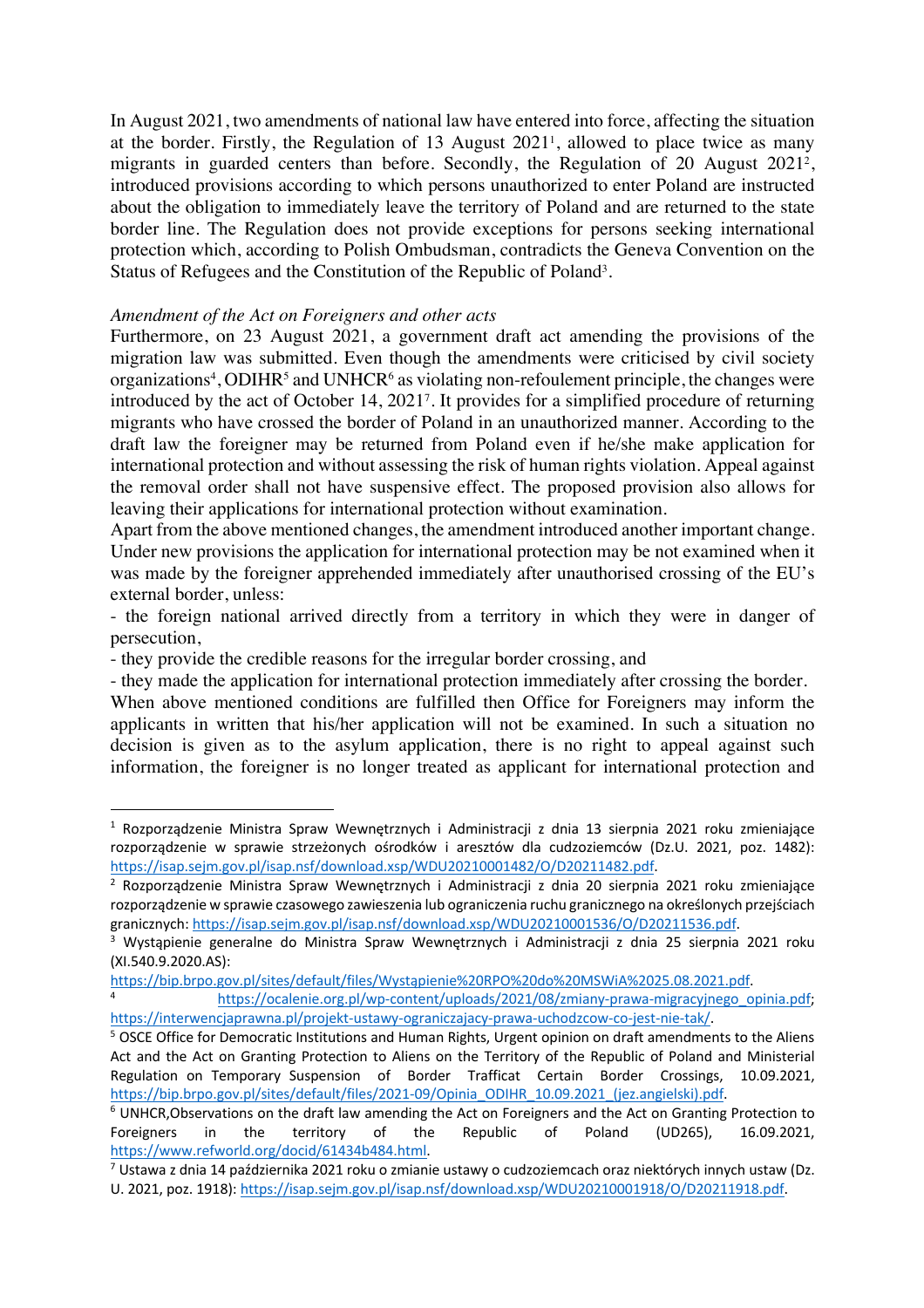he/she loses right to stay in Poland. It is not yet possible to assess how these provision are applied in practice.

**2. Information on recent or current border management legislation/policies/measures, (including those temporary measures as part of a state of emergency), with the view to control, reduce or prevent migrant arrivals in your country.**

## *Push-back policy (since 2015)*

Since 2015, there have been reports of the Polish Border Guards pursuing a push-back policy on the border with Belarus, primarily at the border crossing in Terespol. According to the testimonies of foreigners present at the border, the majority of asylum-seekers arriving at the border to apply for international protection were being sent back to Belarus, with the number of asylum applications lodged in Poland falling at the same time. This violation of international refugee law, described in detail in the report of the HFHR in 2019<sup>8</sup>, was confirmed by the European Court of Human Rights (hereinafter: ECtHR) in the judgement M.K. and Others v. Poland (Application Nos. 40503/17, 42902/17, 43643/17), which became final on 14 December 20209 .

The push back policy was also continued in 2021. However, since the beginning of the crisis on the Polish-Belarusian border in August 2021, it has changed its character and moved from legal border crossings to forests on the border between Poland and Belarus. Since then, the media and non-governmental organizations active in this area have started to document cases of the Polish Border Guard deporting migrants from Poland to Belarus, despite declaring their willingness to apply for asylum in Poland<sup>10</sup>. Accurate statistics on the number of push backs are not possible to determine, but during the period of the greatest intensification of the crisis in the period from September to November 2021, the Border Guard reported several hundred "prevented attempts to cross the border daily"<sup>11</sup>. In the same period, NGOs reported receiving requests for help from several thousand people imprisoned on the Polish-Belarusian border<sup>12</sup>. To date, 19 deaths of people trying to cross the Polish-Belarusian one have been confirmed<sup>13</sup>.

One of the most publicized cases was the situation of 32 people of Afghan origin trapped on the border near Usnarz Górny in August 2021. They were pushed out of the territory of Poland, despite a clear declaration of applying for international protection, and then imprisoned between the Polish and Belarusian Border Guard<sup>14</sup>. *Interim measures* ordered by the ECtHR (case R.A. and Others v. Poland (application no. 42120/21) on August 25, and then extended on September 27, ordered Poland to provide the group with assistance, including "adequate food, water, clothing, medical care and, if possible, temporary shelter". However, the Polish authorities did

<sup>13</sup> https://www.infomigrants.net/en/post/38698/another-migrant-body-found-near-polandbelarus-border.<br><sup>14</sup> See the inquiry conducted by the Amnesty International (report in Polish): https://amnesty.org.pl/wp-

 $8 \frac{\text{https://www.hfhr.pl/wp-content/uploads/2019/06/0207 report-HFHR-en.pdf}}{9 \text{ ECHR, M.K. and Others v.Poland, Application Nos. 40503/17, 42902/17, 43643/17, 23 July 2020, final on 14}$ December 2020, available at: http://hudoc.echr.coe.int/eng?i=001-203840.

<sup>10</sup> Human Rights Watch, *"Die Here or Go to Poland". Belarus' and Poland's Shared Responsibility for Border Abuses:* https://www.hrw.org/report/2021/11/24/die-here-or-go-poland/belarus-and-polands-sharedresponsibility-border-abuses.

 $11$  The statistics were reported daily via Border Guard's official Twitter account: https://twitter.com/Straz\_Graniczna. 12 Grupa Granica, *Humanitarian crisis at the Polish-Belarusian border*,

https://www.grupagranica.pl/files/Grupa-Granica-Report-Humanitarian-crisis-at-the-Polish-Belarusianborder.pdf.

content/uploads/2021/09/Amnesty-International-Sytuacja-w-Usnarzu-Górnym-Raport-z-wizyty-24082021.pdf; a legal analysis by the HFHR: https://www.hfhr.pl/wp-content/uploads/2021/09/Legal-analysis-ENG.pdf.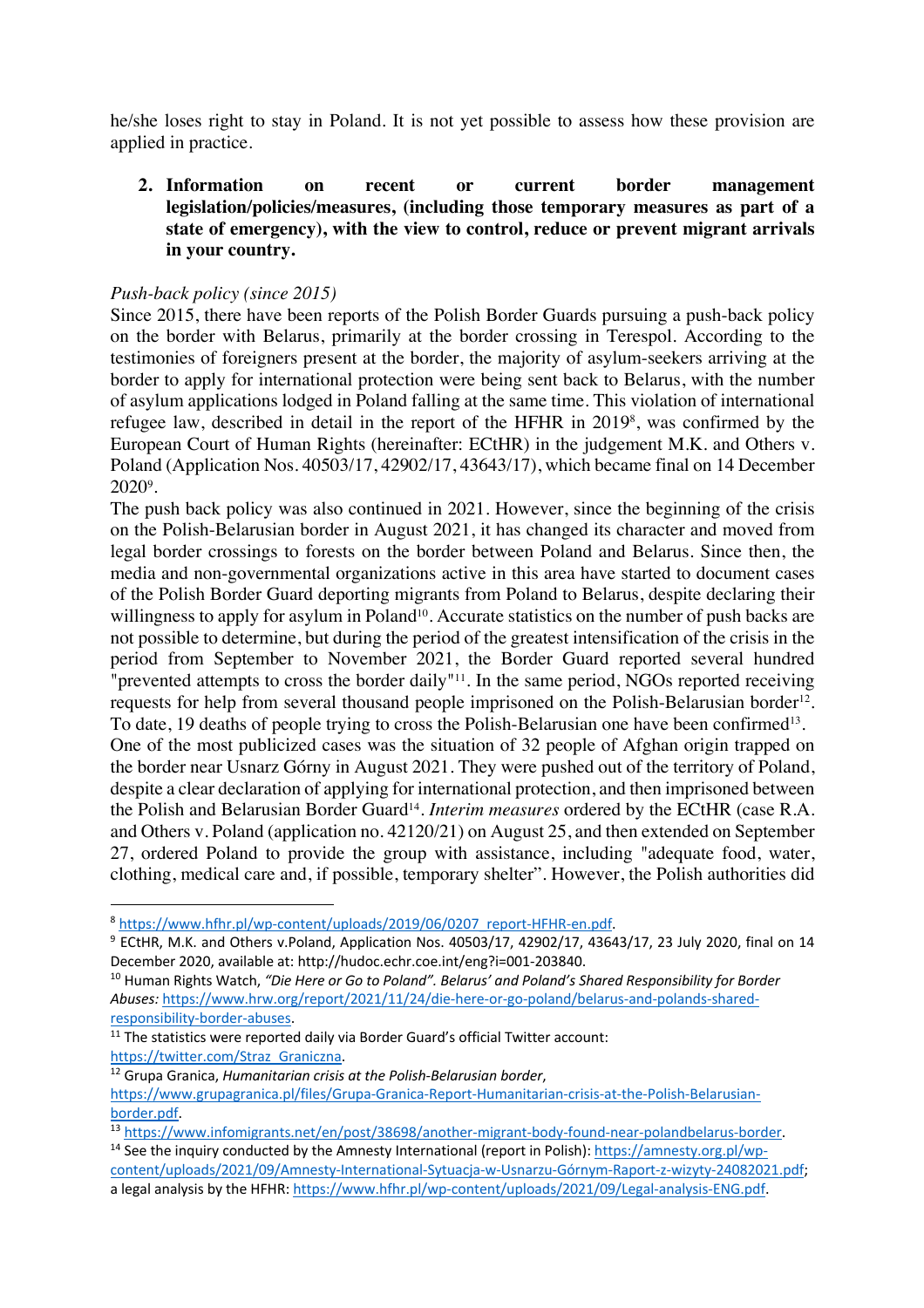not comply with this ECtHR decision. The further fate of the group is unknown, because with the introduction of the state of emergency, the media and non-governmental organizations lost the possibility of entering the area of Usnarz Górny. The Border Guard admitted that on the October 20, 16 out of 32 people from the group made an attempt to cross the Polish-Belarusian border. In a press release, the Polish Border Guard admits that these people were arrested and pushed back to the Belarusian side of the border<sup>15</sup>. According to public information, no one has remained on the site since then.

#### *State of emergency (September 2nd 2021)*

On September 2, 2021, a state of emergency was introduced in certain parts of the Podlaskie and Lubelskie Voivodeships. The Regulation of the President of the Republic of Poland<sup>16</sup> introduced restrictions with regard to staying in enlisted towns in the immediate vicinity of the border with Belarus. The subsequent regulation of the Council of the Ministers<sup>17</sup> detailed the specific restrictions on movement and monitoring of the areas affected by the state of emergency. The regulation provided for, inter alia, a ban on entry to the state of emergency for non-residents, as well as a ban on recording (e.g. by means of photos) border infrastructure. Journalists and employees of monitoring organizations were not excluded from these restrictions.

### Amendment of the Act on the protection of the state border (November 30<sup>th</sup> 2021)

The state of emergency that introduced the "entry-ban" zone along the whole PL-BY border (on the Polish territory) lasted from September 2 to December 2, 2021. According to the Polish Constitution it is not possible to prolong it beyond 60 days. To bypass such limitations, on November 30, the Polish government adopted new provisions of the act amending the act on the protection of the state border<sup>18</sup>. Thus the government chose the way of circumventing the Constitution. The area covered by the extension of the entry ban coincides with the area where the state of emergency was in force until the end of November. It covers in total 183 villages and towns. Additionally, under the new regulations, this area may be extended at any time, and the validity of these regulations may be extended.

Humanitarian organizations, the media, activists and medics are still banned from entering the zone. The new legal rules, which theoretically allow the media to have greater access to the zone (art. 12b par. 2 of the Act on the protection of the state border), in practice resemble organizing propaganda "tours", which can only take place under the full control of officers. We observe with concern the normalization of this type of action, characteristic of authoritarian regimes and countries under dictatorship, where the lack of freedom of expression and the press is the norm. Inability to reliably verify information means breaking the basic principles of democratic countries. The current actions of the authorities encourage the spread of disinformation and create opportunities to manipulate public fear while concealing serious violations of human rights. Additionally, the act provides Border Guard officers with new

<sup>&</sup>lt;sup>15</sup> https://www.pap.pl/aktualnosci/news%2C977278%2Cgrupa-migrantow-probowala-forsowac-granice-sg-<br>opublikowala-nagranie.html.

<sup>16</sup> Rozporządzenie Prezydenta Rzeczypospolitej Polskiej z dnia 2 września 2021 roku w sprawie wprowadzenia stanu wyjątkowego na obszarze części województwa podlaskiego oraz części województwa lubelskiego (Dz.U. 2021, poz. 1612): https://isap.sejm.gov.pl/isap.nsf/download.xsp/WDU20210001612/O/D20211612.pdf. 17 Rozporządzenie Rady Ministrów z dnia 2 września 2021 roku w sprawie ograniczeń wolności i praw w związku

z wprowadzeniem stanu wyjątkowego (Dz. U. 2021, poz. 1613): https://isap.sejm.gov.pl/isap.nsf/download.xsp/WDU20210001613/O/D20211613.pdf.<br><sup>18</sup> Ustawa z 17 listopada 2021 roku o zmianie ustawy o ochronie granicy państwowej oraz niektórych innych

ustaw (Dz. U. 2021, poz. 2191): https://isap.sejm.gov.pl/isap.nsf/download.xsp/WDU20210002191/O/D20212191.pdf.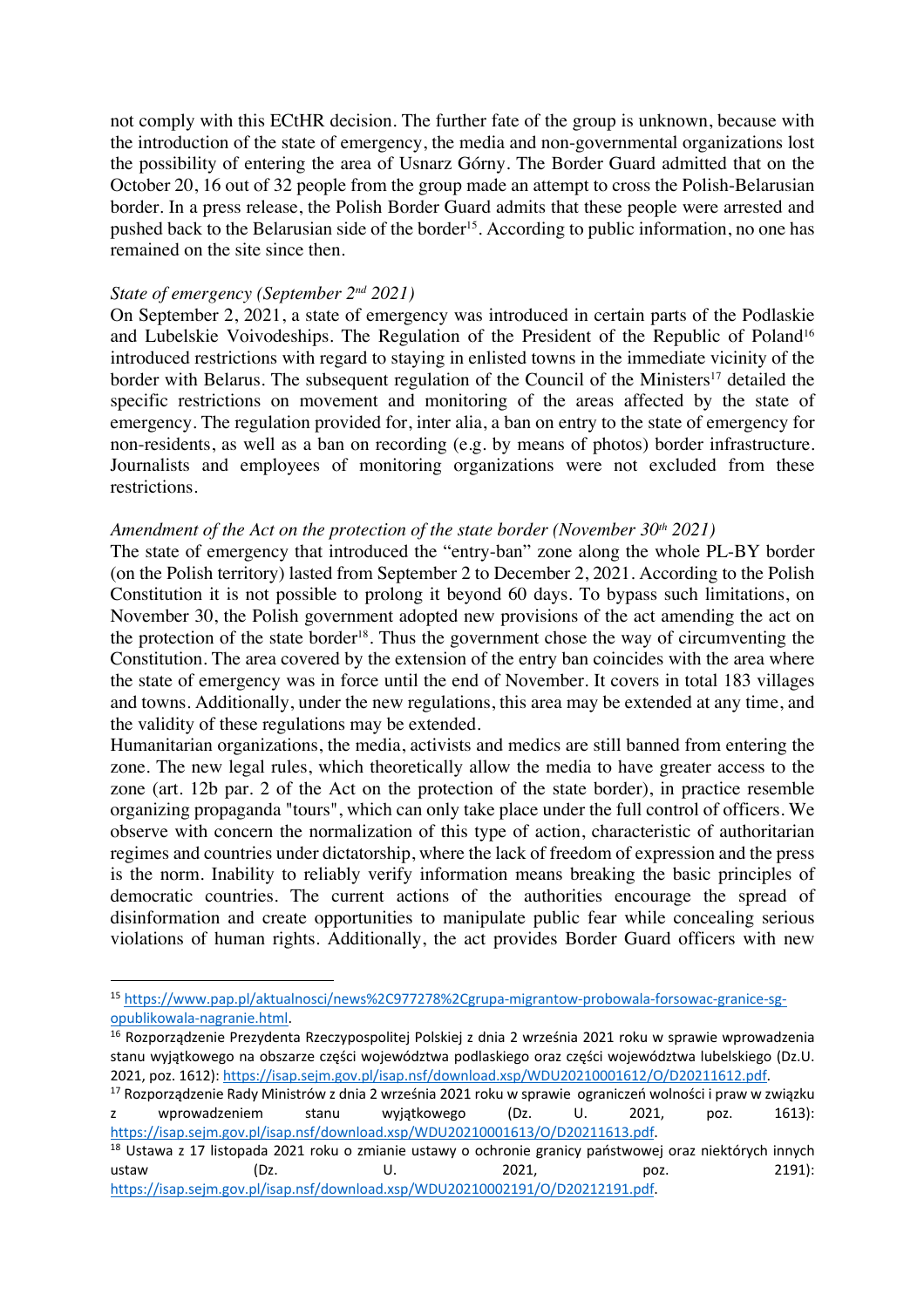powers and new means of direct coercion (the officers will also be able to use knapsack blowers of incapacitating substances).

## *Judgment of the Supreme Court (January 18th 2022)*

On January 18, 2022 the Supreme Court of Poland, in a so-called 'landmark judgment'19, ruled that the deprivation of the possibility of staying in the entire territory of the zone, which covers almost all persons who do not live there, is in breach with the Polish Constitution and means an unauthorized restriction of civil rights. Thus, such limitation should be considered illegal and no one can be punished for breaking this prohibition. The Supreme Court further states that it is also illegal to restrict the activities of the Polish Red Cross by prohibiting it from providing humanitarian aid in any part of the territory of the Republic of Poland.

The sentence concerned three journalists working for the German-French TV ARTE and the French press agency AFP. They were detained in September: three people were handcuffed, detained overnight at the police station, and then brought to the court in Sokółka in connection with the suspicion of being in the area under the state of emergency. During the intervention, their equipment, documents and telephones were taken from them. Over the last 5 months, we have received a lot of information about attempts to obstruct work and the use of violence against individual journalists and journalists performing their professional duties in the border area. We emphasize once again that the policy of keeping the media out of the state of emergency area results in a situation in which the public only receives materials containing messages controlled by the Belarusian services or the Polish government.

#### *Act on building state border security (October 29th 2022)*

On October 29, 2021, the Act on the construction of state border security<sup>20</sup> was passed, assuming the construction of a wall on the Polish-Belarusian border that would prevent irregular migration through illegal border crossings. Already in October 2021, the Commissioner for Human Rights of Poland indicated that the so-called special act on the construction of a border wall is partially unconstitutional and assumes that "this investment will not be subject to laws protecting such constitutional values as the right to safe working conditions, protection of life and health, environmental protection and the right to information about it<sup>"21</sup>. Moreover, due to the omission of the environmental impact assessment, the construction of the wall will violate EU environmental regulations.

The construction of the wall along the Polish-Belarusian border, on the Polish side, started on January 25, 2022 and is supposed to take at least several months. The wall is supposed to be made of steel and topped with razor wire. Construction of the wall would affect and threaten not only the forced migrants who flee from violence, wars, persecution, poverty and oppression. It would also affect the local villages, towns and inhabitants. It would also imply cutting trees within the protected areas, operating heavy equipment, air and noise pollution and irreversible damage to the natural and protected areas and habitats, including the precious Białowieża Natural Forest (UNESCO heritage site), Natura 2000 areas and it would block the eco-corridors of protected species of animals.

<sup>19</sup> Wyrok Sądu Najwyższego z dnia 18 stycznia 2022 r. (sygn. I KK 171/21).

<sup>&</sup>lt;sup>20</sup> Ustawa z dnia 29 października 2021 roku o budowie zabezpieczenia granicy państwowej (Dz.U. 2021, poz. 1992): https://isap.sejm.gov.pl/isap.nsf/download.xsp/WDU20210001992/O/D20211992.pdf).<br><sup>21</sup> Wystąpienie generalne do Marszałka Senatu RP z dnia 20 października 2021 roku (IV.7000.366.2021.ST):

https://bip.brpo.gov.pl/sites/default/files/2021-

<sup>10/</sup>Do\_Marszalka\_Senatu\_zabezpieczenie\_granicy\_20.10.2021.pdf.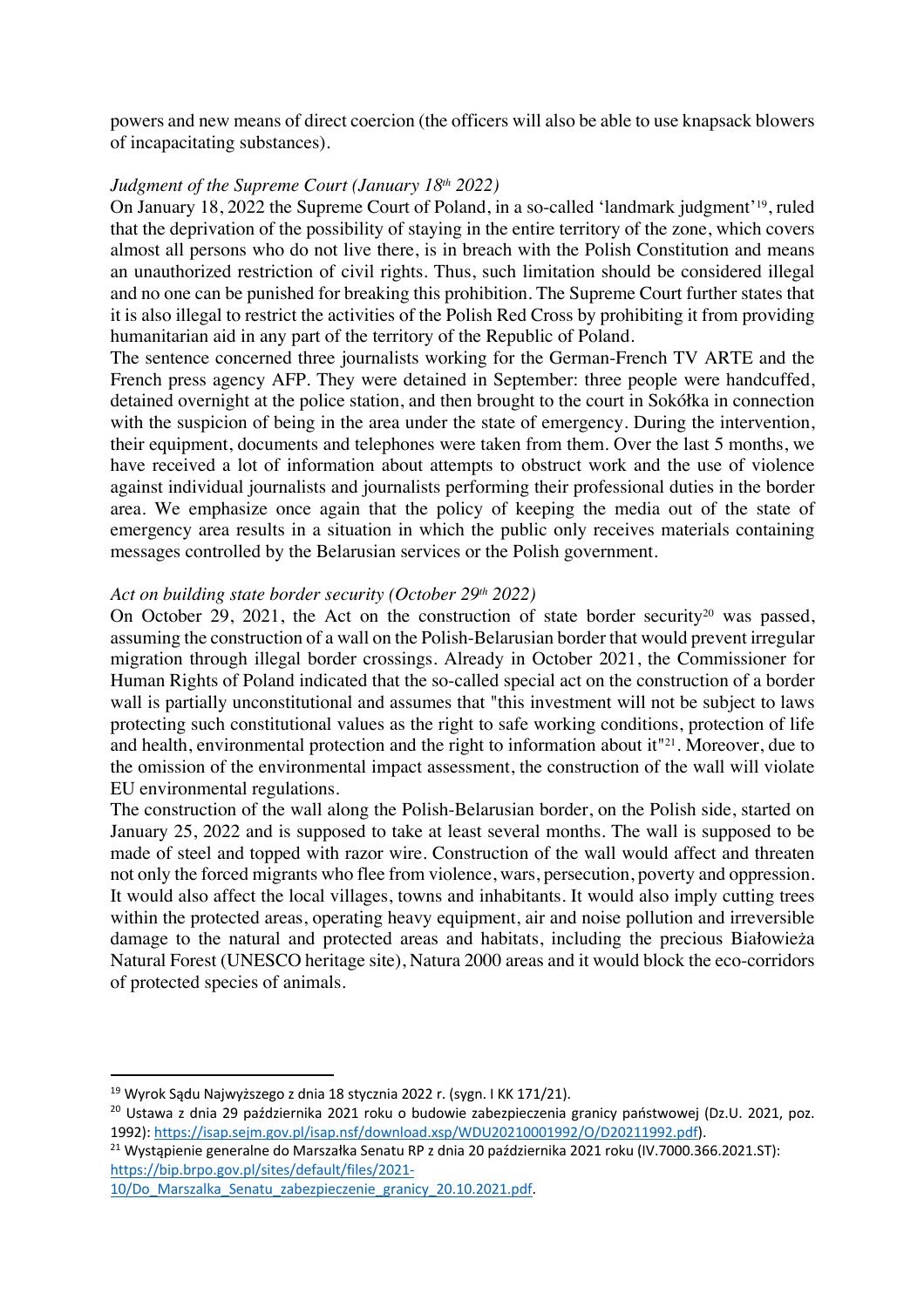In January, 2022, as a result of a thorough inspection The Supreme Audit Office as a result of an ad hoc inspection prepared an opinion<sup>22</sup>, in which it points to the implementation of this out of law "investment" and the risk of irreversible damage to the environment (including the Białowieża Forest) if the construction is completed.

### **3. Information on how the "safe third country" concept is applied and if there is any "safe third country" list in Poland with the view to expedite border immigration and asylum procedures, as well as on any bilateral and multilateral agreement on collective/automatic re-admission of migrants of specific nationalities.**

Poland has not introduced a list of "safe third countries" into its legal system. The idea of introducing such a list was widely discussed in 2019, when the Ministry of the Interior and Administration proposed changes to the act on granting protection to foreigners within the territory of the Republic of Poland. The proposed changes included the introduction of lists of "safe third countries" and "safe countries of origin", but were not introduced.

Poland is a party to one bilateral readmission agreement - with the Republic of Kazakhstan  $(2016)^{23}$ . Moreover, Poland is a party to multilateral readmission agreements concluded by the European Union with some third countries: Albania<sup>24</sup>, Armenia<sup>25</sup>, Azerbaijan<sup>26</sup>, Belarus<sup>27</sup>, Bosnia and Herzegovina<sup>28</sup>, Cape Verde<sup>29</sup>, Georgia<sup>30</sup>, Hong Kong<sup>31</sup>, Macao<sup>32</sup>, Moldova<sup>33</sup>, Montenegro<sup>34</sup>, North Macedonia (at time: former Yugoslavian Republic of Macedonia)<sup>35</sup>, Pakistan<sup>36</sup>, Russian Federation<sup>37</sup>, Serbia<sup>38</sup>, Sri Lanka<sup>39</sup>, Turkey<sup>40</sup> and Ukraine<sup>41</sup>.

As of February 28, 2022, the Polish Border Guard does not return to the following countries: Syria, Eritrea, Venezuela, Afghanistan, and Palestine.

The amendment to the Act on Foreigners and other Acts, described in detail in point 1 of this letter, remains closely related to the concept of a "safe third country". The provisions on leaving the application for protection without examination and the possibility of issuing a decision to

<sup>&</sup>lt;sup>22</sup> https://next.gazeta.pl/next/7,151003,28026507,tak-rzad-buduje-mur-na-granicy-za-1-6-mld-zl-dotarlismy-<br>do.html.

do.html.<br>
20 https://isap.sejm.gov.pl/isap.nsf/download.xsp/WDU20170001623/0/D20171623.pdf.<br>
24 https://eur-lex.europa.eu/legal-content/EN/TXT/HTML/?uri=CELEX:22005A0517(02)&from=PL.<br>
<sup>24</sup> https://eur-lex.europa.eu/legal-c